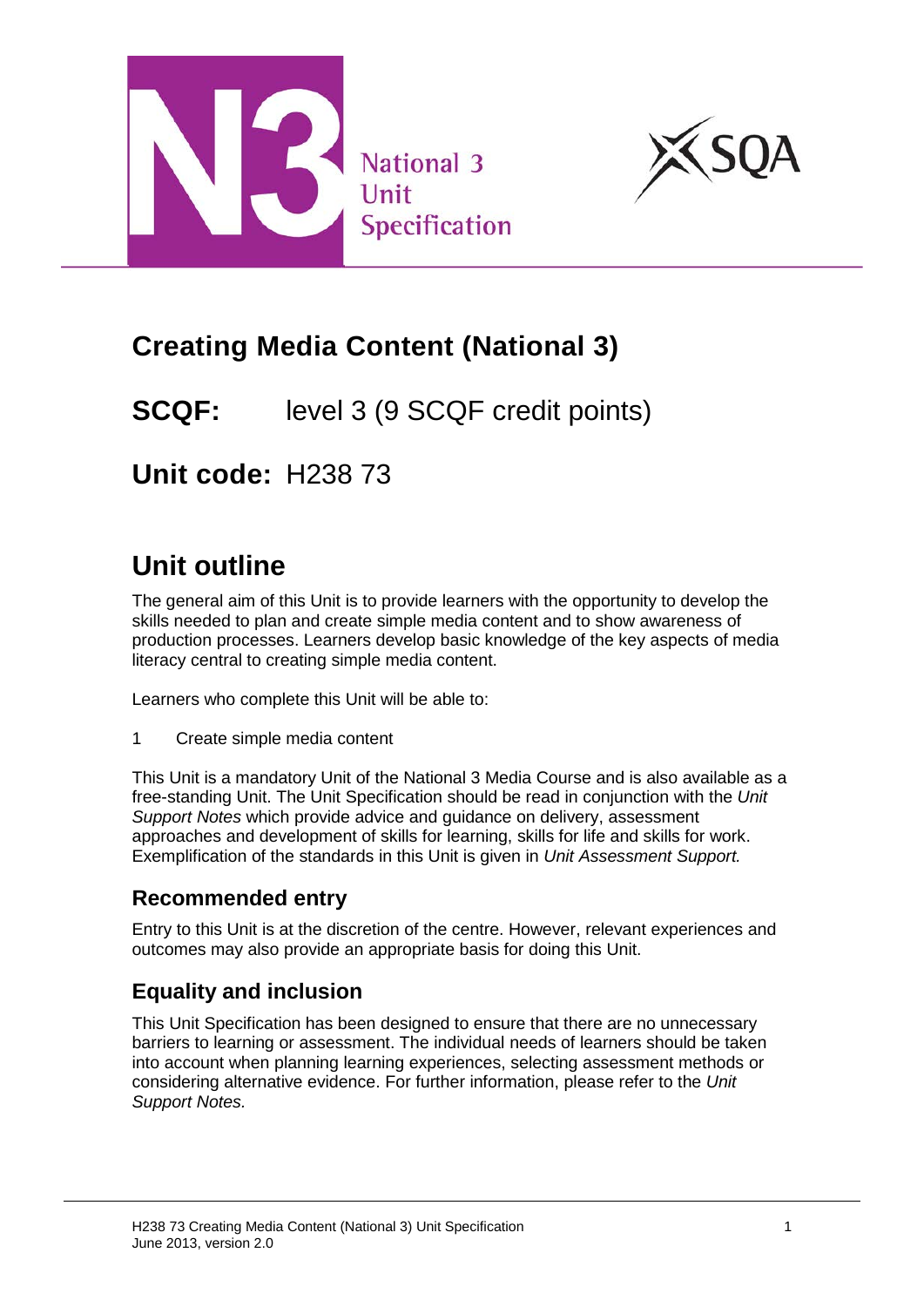# **Standards**

## **Outcomes and assessment standards**

### **Outcome 1**

The learner will:

#### **1 Create simple media content by:**

- 1.1 Planning and developing ideas in response to a negotiated brief
- 1.2 Using production skills appropriate to the media content and context
- 1.3 Showing awareness of the production process
- 1.4 Applying knowledge of relevant key aspects of media literacy

## **Evidence Requirements for the Unit**

Assessors should use their professional judgement, subject knowledge and experience, and understanding of their learners, to determine the most appropriate ways to generate evidence and the conditions and contexts in which they are used.

Evidence should be gathered in combination with other Outcomes where possible, in combination with the Outcome from the Unit *Analysing Media Content* (National 3). Evidence may also be gathered for individual Outcomes where appropriate.

For this Unit, learners will be required to provide evidence of each of the following in a response to a negotiated brief:

- ♦ simple planning and research skills
- ♦ simple production skills (can include pre-production, production and postproduction)
- ♦ basic evaluation skills which show awareness of the production process
- ♦ knowledge of the key aspects of media literacy central to creating simple media content

Exemplification of assessment is provided in the *Unit Assessment Support*. Advice and guidance on possible approaches to assessment is provided in the *Unit Support Notes.*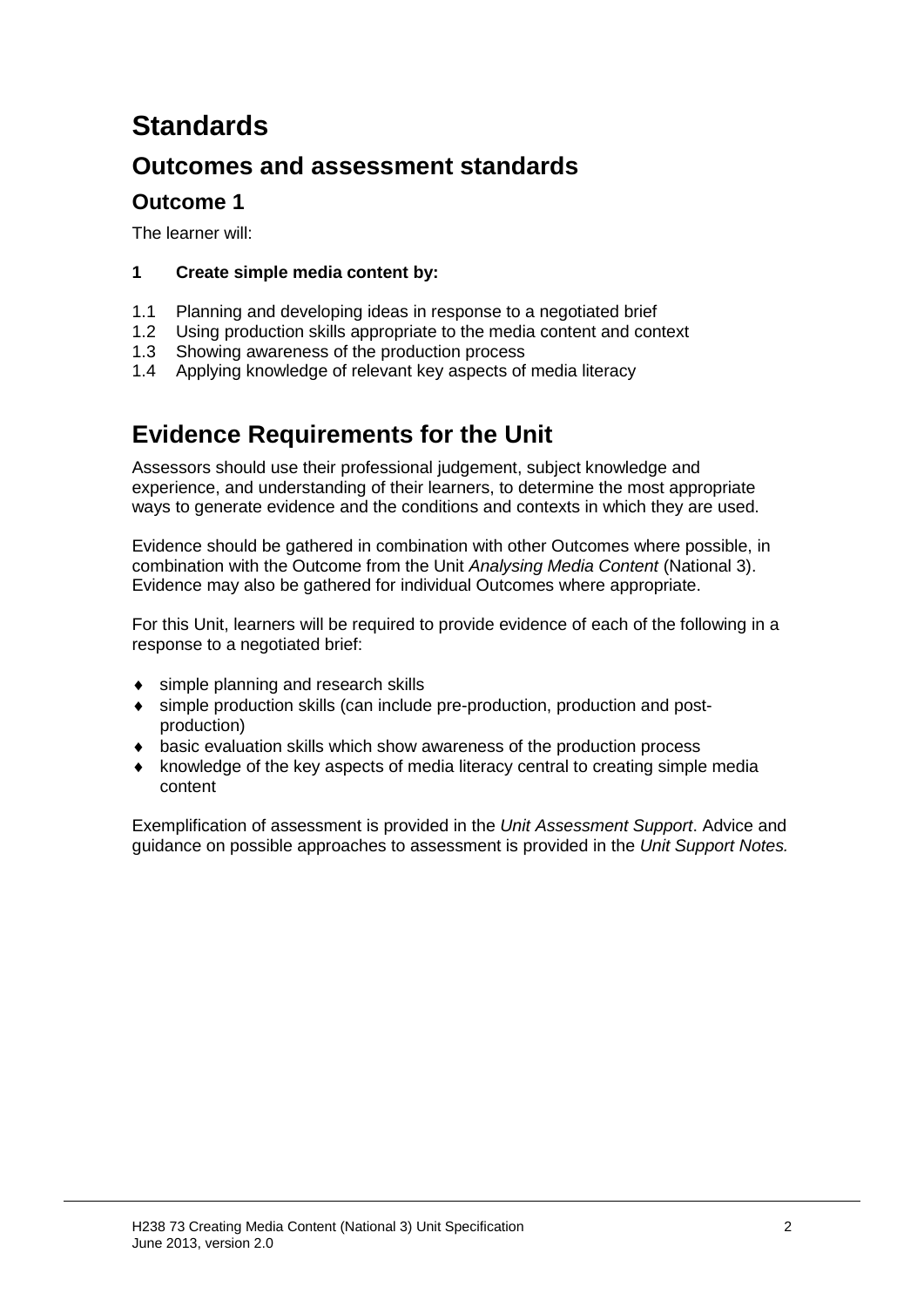## **Development of skills for learning, skills for life and skills for work**

It is expected that learners will develop broad, generic skills through this Unit. The skills that learners will be expected to improve on and develop through the Unit are based on SQA's *Skills Framework: Skills for Learning, Skills for Life and Skills for Work* and drawn from the main skills areas listed below. These must be built into the Unit where there are appropriate opportunities.

#### **1 Literacy**

- 1.1 Reading<br>1.3 Listening
- Listening and talking

#### **4 Employability, enterprise and citizenship**

- 4.4 Enterprise
- 4.6 Citizenship

#### **5 Thinking skills**

- 5.4 Analysing and evaluating
- 5.5 Creating

Amplification of these is given in SQA's *Skills Framework: Skills for Learning, Skills for Life and Skills for Work.* The level of these skills should be at the same SCQF level of the Unit and be consistent with the SCQF level descriptor. Further information on building in skills for learning, skills for life and skills for work is given in the *Unit Support Notes.*